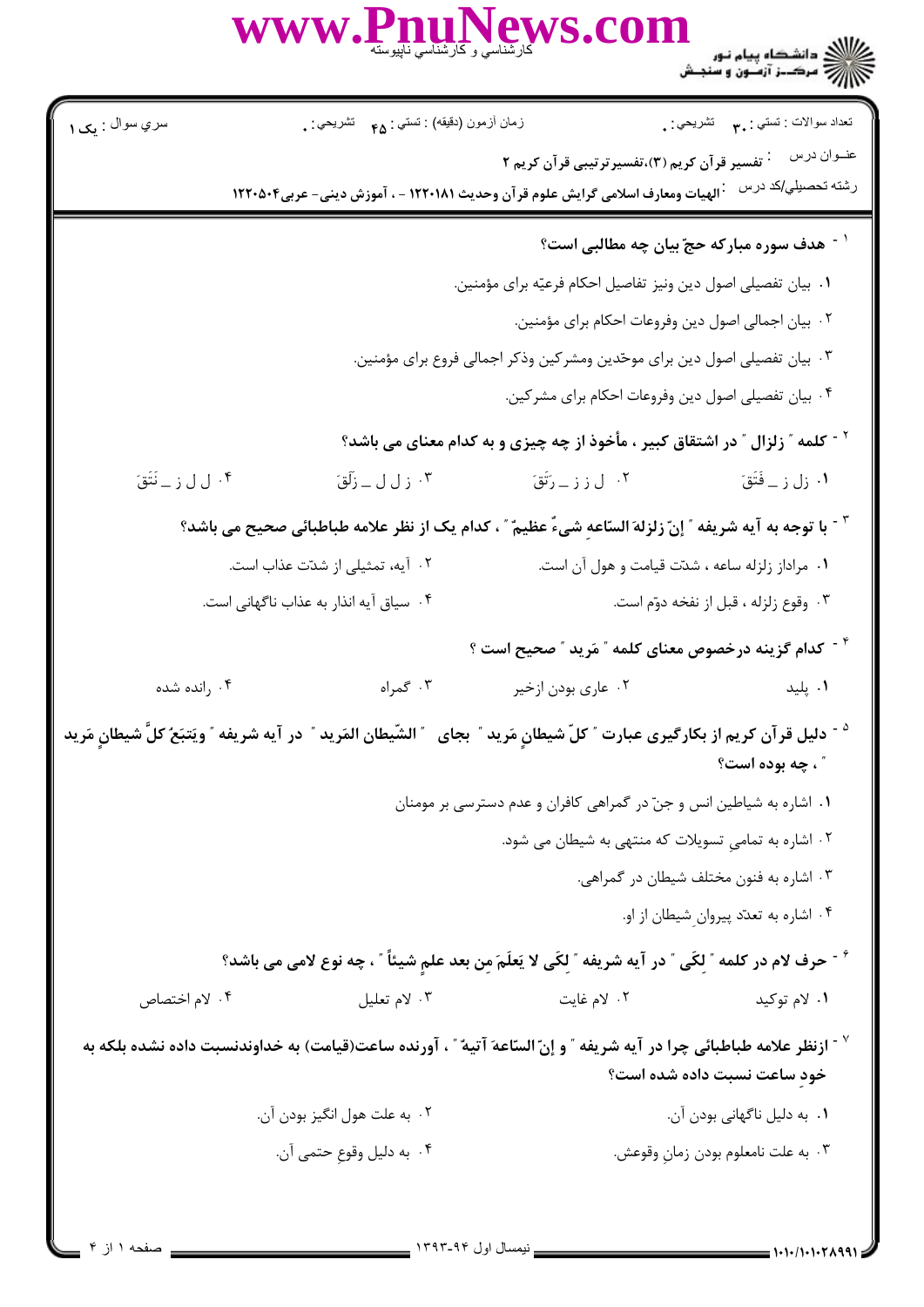|                                                                                                                                                                                                                                                         | WWW.PnuNews.con                                                                                           |                                                             | الاست دانشگاه پیام نور<br>۱۳۸۷ - دانشگاه پیام نور<br>۱۳۸۸ - مکــز آزمــون و سنجـش                    |  |
|---------------------------------------------------------------------------------------------------------------------------------------------------------------------------------------------------------------------------------------------------------|-----------------------------------------------------------------------------------------------------------|-------------------------------------------------------------|------------------------------------------------------------------------------------------------------|--|
| سري سوال : <b>۱ يک</b>                                                                                                                                                                                                                                  | زمان أزمون (دقيقه) : نستى : <sub>۴۵</sub> نشريحى : .                                                      |                                                             | تعداد سوالات : تستي : ٣. ســــ تشريحي : .                                                            |  |
|                                                                                                                                                                                                                                                         |                                                                                                           | تفسیر قرآن کریم (۳)،تفسیرترتیبی قرآن کریم ۲                 | عنــوان درس<br>رشته تحصيلي/كد درس                                                                    |  |
| الهيات ومعارف اسلامي گرايش علوم قرآن وحديث ١٢٢٠١٨١ - ، آموزش ديني- عربي١٢٢٠٥٠۴                                                                                                                                                                          |                                                                                                           |                                                             |                                                                                                      |  |
| ^ - متعلَّقِ جمله ″ لِيُضِلَّ عن سبيل اللّه″ در آيه شريفه: ″ ومِن النّاسِ مَن يُجادِلٌ في اللّه بغير علمٍ ولا هُدىً ولا كتابٍ منيرٍ ثانِيَ<br>عِطفِهِ ۗ لِيُضِلُّ عن سبيل اللَّه لَه في الدّتيا خِزِيّ ونُذيقُهُ يوم القيامهِ عذابَالحَرق ؒ ، كدام است؟ |                                                                                                           |                                                             |                                                                                                      |  |
| ۰۴ محذوف است                                                                                                                                                                                                                                            | ۰۳ ثانی عطفه                                                                                              |                                                             | ٠١ نذيقه مستخدم المستخدم المستخدم المستخدم المستخدم المستخدم المستخدم المستخدم المستخدم المستخدم الم |  |
| <sup>٩ -</sup> دليل بكار رفتن صنعت " التفات " (ازغايب به مخاطب رو آوردن) در آيه شريفه " ذلك بما قَدّمت يداك وأنّ اللّه ليس بظَلّامٍ<br>لِلعَبِيدِ " ، چيست ؟                                                                                            |                                                                                                           |                                                             |                                                                                                      |  |
| ۰۴ ملاطفت                                                                                                                                                                                                                                               | ۰۳ تنبیه                                                                                                  | ۰۲ ملامت                                                    | ۰۱ تهدید                                                                                             |  |
| `` - جمله ″ لَبِئسَ المولَى ولَبِئسَ العَشير ″ در آيه شريفه :  ″يدعوا لَمَن ضَرَّهُ أقرَبُ مِن نَفعِهِ لَبِئسَ المولَى ولَبِئسَ العَشير ″ ، چه نوع<br>جمله ای است؟                                                                                      |                                                                                                           |                                                             |                                                                                                      |  |
|                                                                                                                                                                                                                                                         | ٠٢ جمله مَقول القول                                                                                       |                                                             | ٠١. جمله إستينافيه                                                                                   |  |
|                                                                                                                                                                                                                                                         | ۰۴ جمله صله                                                                                               |                                                             | ۰۳ جمله جواب قسم محذوف                                                                               |  |
|                                                                                                                                                                                                                                                         | ّ ` ` - در تفسیر مأثورِ قمّی ، امام (ع) کدام واژه را به معنای ″ جنینی که ناقص سقط شود ″  تفسیر نموده اند؟ |                                                             |                                                                                                      |  |
| ۰۴ عَلقه                                                                                                                                                                                                                                                | ٢. أرذل العُمّر مسموع الله عنه الله عنه الله عنه الله عليه العُمّر من الله عنه الله عنه الله عنه ال       |                                                             | ۰۱ غیر مُخلّقه                                                                                       |  |
| <sup>۱۲ -</sup> در تفسیر مأثور از امام (ع) ، کدام عبارت قرآنی به معنای ″ بازگشتن با شکّ به شرک قبلی ″ ، تفسیر شده است؟                                                                                                                                  |                                                                                                           |                                                             |                                                                                                      |  |
|                                                                                                                                                                                                                                                         | ٢. يعبداللّهَ عَلَى حَرفٍ.                                                                                | ٠١. يُرَدّ إلى أرذل العُمُر.                                |                                                                                                      |  |
|                                                                                                                                                                                                                                                         | ۰۴ إنقلبَ عَلَى وجهِهِ.                                                                                   |                                                             | ٠٣ يجادل في اللّه بغير علمٍ.                                                                         |  |
|                                                                                                                                                                                                                                                         |                                                                                                           | <sup>۱۳ -</sup> گزینه صحیح در خصوص ؒ قوم زرتشت ؒ کدام است ؟ |                                                                                                      |  |
|                                                                                                                                                                                                                                                         | ۰۲ برای تقرّب وتوسّل به ملائکه ، برای آنها بُت ساختند.                                                    | ۰۱ عالَم را مستند به اهریمن می دانند.                       |                                                                                                      |  |
| ۰۴ کتاب مقدّس آنها مجدّداً نوشته شده است.                                                                                                                                                                                                               |                                                                                                           | ۰۳ ازتاریخِ حیات روشنی برخوردارند.                          |                                                                                                      |  |
| <sup>۱۴ -</sup> جمله ″ إنّ اللّه عَلَى كلّ شى ءٍ شهيد ّ " در آيه شريفه : ″ إنّ اللّه يَفصِل ُ بينهم يوم القيامهِ ٍ إنّ اللّه عَلَى كلّ شى ءٍ شهيد ٌ ، چه<br>نوع جمله ای است؟                                                                            |                                                                                                           |                                                             |                                                                                                      |  |
| ۰۴ جمله حاليه                                                                                                                                                                                                                                           | ۰۳ جمله خبریه                                                                                             | ٠٢ جمله تعليليه                                             | ۰۱ جمله تفسیریه                                                                                      |  |
| <sup>۱۵ -</sup> با توجه به آیه شریفه ″ هذانِ خَصمانِ اختَصَموا فی ربّهم ″ ، علامه طباطبائی اختلاف  میان مذاهب را به کدام مسئله ارجاع<br>می دهد؟                                                                                                         |                                                                                                           |                                                             |                                                                                                      |  |
|                                                                                                                                                                                                                                                         | ۰۲ پوشاندن حقّ و گرایش به کفر.                                                                            |                                                             | ۰۱ نسبت دادن صنع عالم به طبیعت ودهر.                                                                 |  |
|                                                                                                                                                                                                                                                         | ۰۴ انکار وحدانیّت خداوند.                                                                                 |                                                             | ۰۳ وصف ربوبيّت خداوند.                                                                               |  |
|                                                                                                                                                                                                                                                         |                                                                                                           |                                                             |                                                                                                      |  |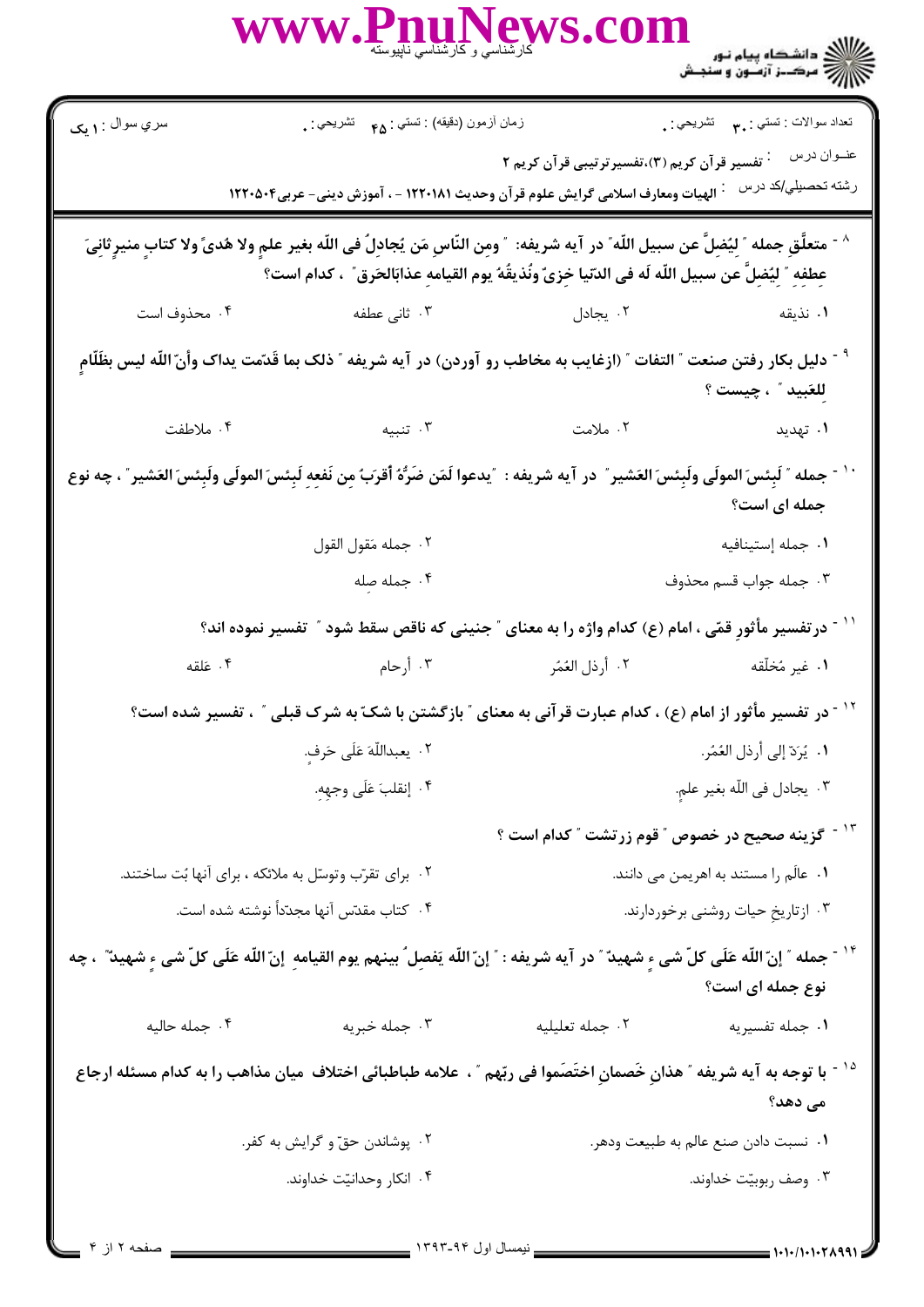)<br>))<br>))) = مرک\_ز آزمــون و سنجـش

نعداد سوالات : تستي : ٣**. ب**ه تشريحي : .

زمان أزمون (دقيقه) : تستي : <sub>۴۸</sub> تشريحي : <sub>.</sub>

عنـوان درس مع : تفسیر قرآن کریم (۳)،تفسیرترتیبی قرآن کریم ۲

رشته تحصیلي/کد درس : الهیات ومعارف اسلامی گرایش علوم قر آن وحدیث ۱۲۲۰۱۸۱ - ، آموزش دینی- عربی۲۲۰۵۰۴

<sup>۱۶ -</sup> معنای واژه ″ مَقامِع ″ چیست ؟ ١. گُرزها ۰۲ آبهای جوشان ۰۴ لباسهایی از آتش ۰۳ خوراکیهای چرکین  $^{\circ}$ ' ~ كدام صفت ، از صفات فعل خداوند متعال است $^{\circ}$ 

۰۴ حیات ۰۳ علم ۰۲ قدرت ۰۱ مشتت

## <sup>۱۸ -</sup> ازنظر علامه طباطبائی کدام آیه قرآن ناظر بر سردمداران قریش بوده واین گروه را تا آخر عمر از ایمان محروم می داند؟ ٠١. إنّ الظّالمين لَفي شقاق بعيد.

٢. ولا يَزال الّذين كفروا في مِريَهِ منه حتّى تأتيَهم السّاعهُ بَغتَهً.

- ٣. إنّ اللّه لا يحبّ كلَّ خَوّانٍ كَفورٍ.
- ۴ . فأمليتُ للكافرينَ ثمّ أخذتُهُم فكيف كانَ نَكير.
- <sup>١٩ -</sup> جمله ″ و ما للظّالمينَ من نَصيرِ ″ در آيه شريفه : ″ ويَعبدون مِن دونِ اللّه ما لَم يُنزِّل بِهِ سلطانأو ما ليس لَهُم بِهِ علمٌ و ما للظَّالمينَ من نَصير ؒ ، با چه ادبيات ودر چه مقامي سخن گفته است؟
	- ۰۴ احتجاج ۰۳ استخفاف ۰۲ تهدید ۰۱ اخبار
		- <sup>۲۰ -</sup> معنای کلمه ″ فَجّ ″ چیست؟
			- ۰۱ , اه زیاد

<sup>۲۱ -</sup> مستفاد از کدام آیه قرآن می توان گفت که در شرایع گذشته هم حکم دفاعی فی الجمله وجود داشته است؟ ٢٠. ولَيَنصُرُنَّ اللَّهُ مَن ينصره إنّ اللَّه لَقوىٌّ عزيزٌ. ١. ولولا دَفعُ اللَّه النَّاسَ بعضَهم لبعض لَهُدَّمَت صَوامعُ و بيَعٌ.

۴ . مَن عاقَبَ بمثل ما عُوقبَ به ثمّ بُغيَ عليه لَيَنصُرنَّهُ اللّهُ. ٠٣ إنّ اللّه يُدافع عن الّذين آمنوا.

۰۳ , اه دور

<sup>۲۲ -</sup> علامه طباطبائی کدام معنا از کلمه ″ خشوع ″ را جامع دیگر معانی می دانند؟

۰۲ راه دشوار

- ٢٠ تأثَّر خاص افراد مقهوربا عطف توجه. ٠١. بي حركت شدن اعضا از ترس. ۰۴ بزر گداشت مقام واهتمام همه جانبه نسبت به آن. ٠٣ افتادن يلكها وخَفض جَناح وتواضع.
- <sup>۲۲ -</sup> با توجه به آیه شریفه ″ والّذین هُم عن اللّغو مُعرضون ″ ، وصف افراد با ایمان به اعراض از لغو ، کنایه از چه چیز می باشد؟ ۰۴ اخلاص ۰۳ تمتّع از حیات ۰۲ عزم راسخ ۰۱ کرامت نفس

۰۴ راه هموار

سري سوال : **۱ بک**